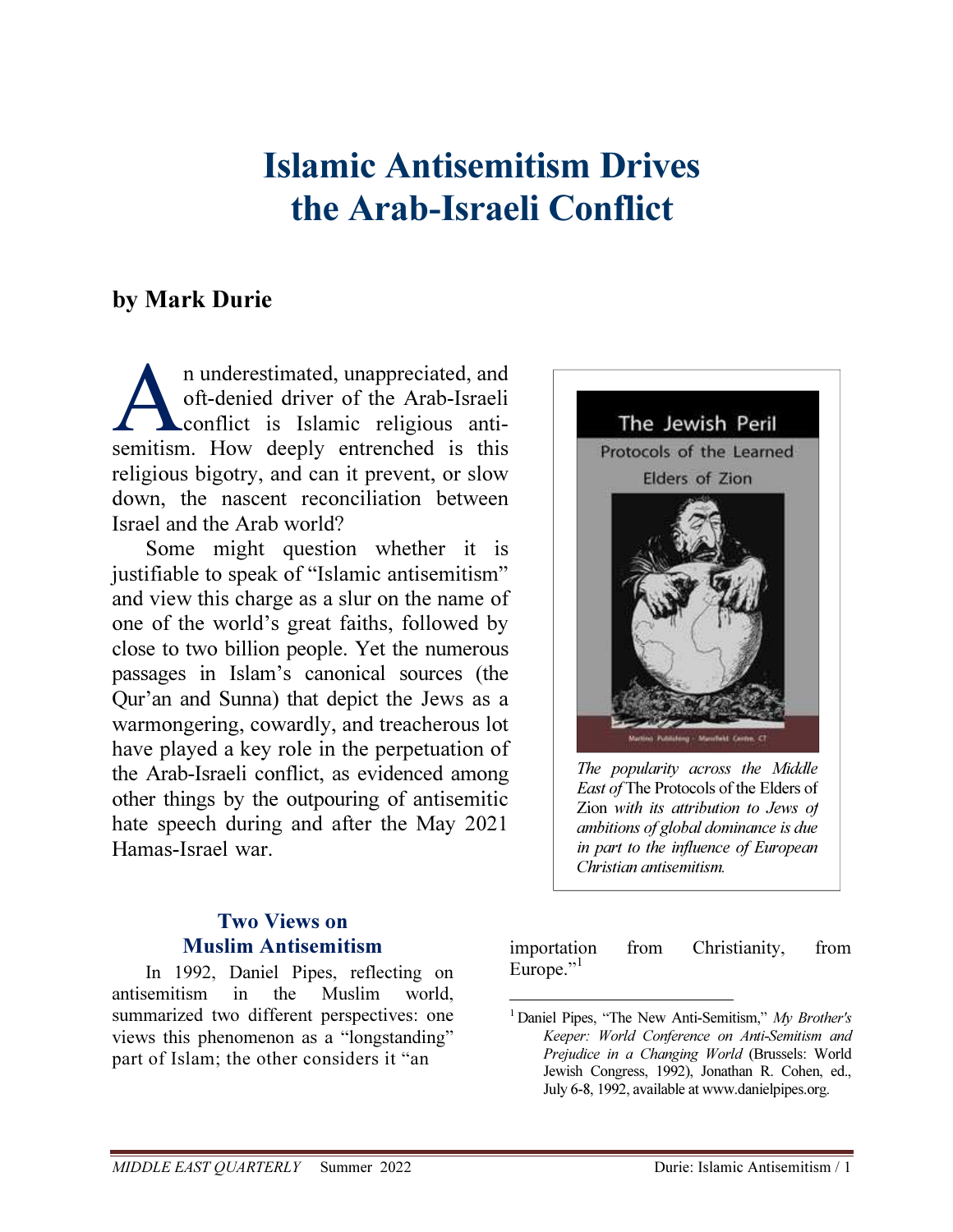The importation thesis—most prominently associated with Bernard Lewis—is at least partly true. The paranoid attribution of exalted ambitions of

global dominance to Jews, reflected in antisemitic statements by some Muslims, was indeed an import from Christian Europe. Testimony to this influence has been the perennial popularity across the Middle East of the Protocols of the Elders of Zion, the notorious pamphlet published by the Russian secret police in the early twentieth century. In 2001-02, this fabrication was even turned into an Egyptian TV miniseries, Horseman without a Horse. But Lewis went further and claimed that the whole of Islamic antisemitism was imported:

> For most of the fourteen hundred years or so of the Arab-Jewish encounter, the Arabs have not in fact been anti-Semitic as that word is used in the West … because … they are not Christians. $2$

By way of reinforcing this thesis, Lewis argued that manifestations of Muslim antisemitism have no foundation in Islam. As he put it:

> In Islamic society, hostility to the Jew is non-theological. It is not related to any specific Islamic doctrine, nor to any specific circumstance in Islamic sacred history. For Muslims, it is not part of the birth pangs of their religion, as it is for Christians. It is rather the usual attitude of the dominant

Islam's deep anti-Jewish bigotry dates to its earliest days, and indeed, to Muhammad himself.

<u>.</u>

to the subordinate, of the majority to the minority. $3$ 

What the importation thesis ignores, however, is that the ease with

which the precepts of European antisemitism were assimilated by the Muslim world testifies to Islam's deep anti-Jewish bigotry dating to its earliest days, and indeed to Muhammad himself.<sup>4</sup>

#### Qur'anic Antisemitic Stereotypes

Having fled his hometown of Mecca to the northern site of Medina in 622, Muhammad sought to woo the local Jewish tribes to his new religion only to meet with unexpected, stiff resistance, which Islamic tradition attributed to "envy, hatred, and malice, because God had chosen His apostle from the Arabs."<sup>5</sup> In his influential Life of Muhammad, the eighth century Muslim historian Ibn Ishaq called the rabbis "men who asked questions"—a perceived negative trait—who "stirred up trouble against Islam to try to extinguish it."<sup>6</sup>

This hostility, which culminated in the destruction of Medina's Jewish tribes and the subjugation of the Jews of the northern Arabian oasis of Khaibar, was an integral part of Islam's "birth pangs" as manifested in its two canonical authorities—the Qur'an and the Sunna (the latter comprising the practices

<sup>4</sup>Efraim Karsh, "The Long Trail of Islamic Antisemitism," Israel Affairs, Jan. 2006, p. 2.

 $\overline{a}$ <sup>2</sup> Bernard Lewis, Semites and Anti-Semites (New York: Norton, 1999), p. 117.

<sup>&</sup>lt;sup>3</sup> Bernard Lewis, *The Jews of Islam* (Princeton: Princeton University Press, 1984), p. 85; see, also, Esther Webman, Anti-Semitic Motifs in the Ideology of Hezbollah and Hamas (Tel Aviv: Tel Aviv University, 1994), pp. vii-viii.

 $<sup>5</sup>$  Alfred Guillaume, The Life of Muhammad: A</sup> Translation of Ibn Ishaq's Sirat Rasul Allah (Oxford: Oxford University Press, 1955), p. 239.  $6$  Ibid., p. 240.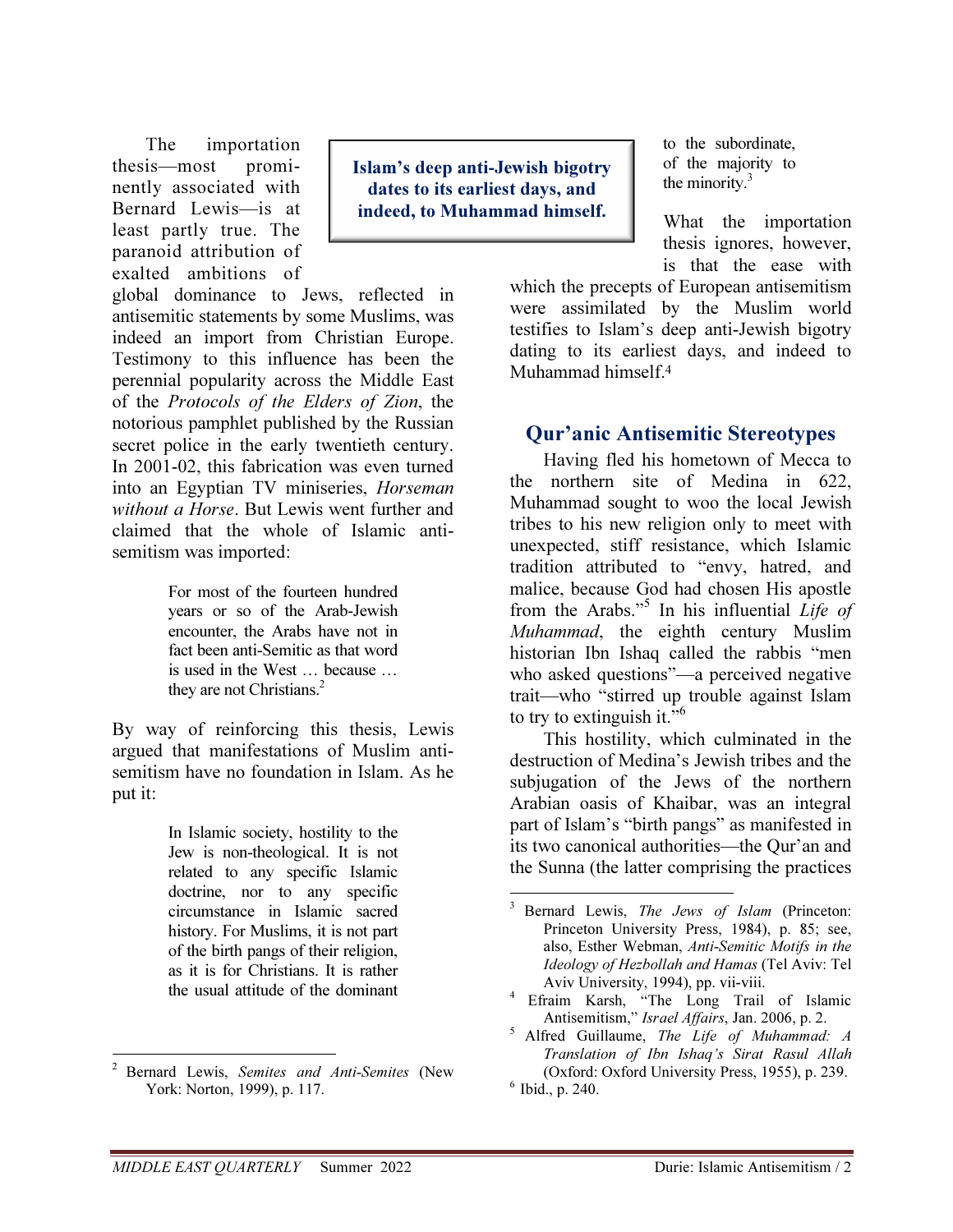and teachings of Muhammad and his companions)—both of which are rife with verses and traditions stigmatizing the Jews as treacherous and accursed pact breakers. Antisemitism is also integral to the Qur'an's replacement theology that sees the Jews as rejected by God. The Qur'an states that "the Book, the judgement, and the prophethood" were taken away from those who "disbelieve in it" (i.e., the Jews), and "entrusted to a people who did not disbelieve in it" (i.e., the Muslims). All honors, including the title nabi (prophet) were reassigned to Muhammad (Sura 3:79).<sup>7</sup>

Indeed, to this day, Qur'anic antisemitic stereotypes and stories

from Muhammad's life involving Jews are passed on to Muslim children as part of their Islamic formation. Thus, for example, a major textbook written for American Muslim schoolchildren devotes several chapters to the history of the Jews, including an entire chapter on the Battle of the Ditch (627 C.E.) that celebrates the resulting massacre of the Medina Jews as a great advance for the Muslims. The book explains that all pure-hearted Jews will become Muslims, concluding that the Jews

> earned the wrath of Allah for their disobedience and as Allah said: there will be enemies who will attack them

 $\overline{a}$ 



*Jordanian MP Muhammad Zahrawi (above): "The plundering Jews, the slayers of prophets." Jordanian parliament members invoked the Qur'an a number of times in antisemitic statements.*

until the Day of Judgement unless they repent and return to the path. $8$ 

#### Antisemitism during the 2021 Gaza War

Against this backdrop, it is hardly surprising that Arab and Muslim anti-Israel utterances during the May 2021 Gaza war made extensive use of quotes from the Qur'an and the Sunna, starkly demonstrating the enduring power of Islam's canonical texts to shape hostile Muslim attitudes towards Jews.

Take, for example, the gloating by an Egyptian scholar that "the faces of the Jews will be disfigured from what the Muslims will do to them"—a reference to Sura 4:47: "You who have been given the Book! Believe in what we have sent down ... before

 $7$  For Islam's inherent antisemitism, see Andrew Bostom, The Legacy of Islamic Antisemitism (Amherst: Prometheus Books, 2008); Elias al-Maqdisi and Sam Solomon, Al-Yahud, Eternal Islamic Enmity and the Jews (Charlottesville: ANM Publishers, 2010); Mark A. Gabriel, Islam and the Jews: The Unfinished Battle (Lake Mary: Charisma House, 2003).

 $\overline{a}$ <sup>8</sup> Yahiya Emerick, *What Islam Is All About* (Long Island: International Books and Tapes Supply, 1997), p. 211.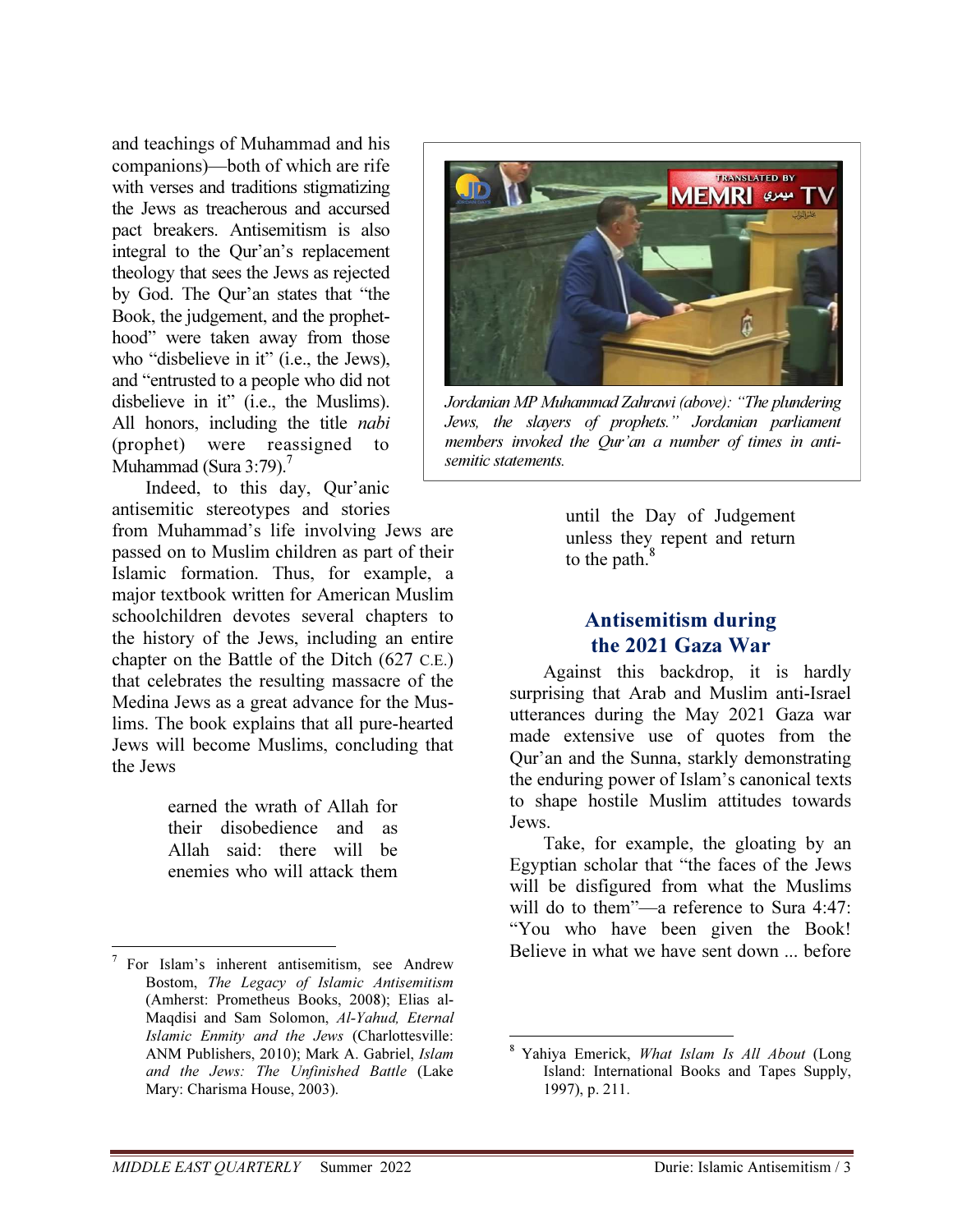we obliterate faces."<sup>9</sup> Or the assertion by the mother of a prominent slain Hamas terrorist that "the Jews slayed the prophets of Allah with one hand, and they

distorted their sacred books with their other hand."<sup>10</sup> Known as *tahrif*, the claim that the Jews corrupted their scriptures is based on several Qur'anic passages, notably Sura 2:75: "A group of them has already heard the word of God, [and] then altered it after they had understood it—and they know [they have done this]."<sup>11</sup> And a Canadian imam claimed that "animosity of the believers towards the Jew is based on religious grounds," invoking Qur'anic verses (e.g., Suras 2:27, 5:64, 2:61) to argue that the Jews disbelieve in God, reject and deny the prophets, and act unjustly. $^{12}$ 

The most striking manifestation of antisemitism occurred in a special session of the Jordanian parliament—a country at peace with Israel since 1994—where members of parliament (MPs) invoked the Qur'an and the life of Muhammad and were proud to do so. Thus, for example, one member called for the abolition of all agreements with Israel

> because the Jews are the slayers of prophets, who have betrayed all the pacts and contracts. From the beginning of time they had

One imam claimed that "animosity of the believers towards the Jew is based on religious grounds."

no respect for treaties. They violated their pact with the Prophet Muhammad, so why do we expect them to abide by

their promises? All our agreements with them should be annulled. $13$ 

What is the basis for these claims? The libel that Jews are the "slayers of prophets" comes straight from the Qur'an where it is made repeatedly (e.g., Sura 2:61: "They disbelieved in the signs of Allah, and killed the prophets without any right").<sup>14</sup> Likewise, the claim that Jews are treacherous pactbreakers echoes the Qur'anic stipulation that "for their breaking their covenant, We cursed them … You will continue to see treachery from them."<sup>15</sup>

Following in his colleague's footsteps, another Jordanian MP added that the Jews are cursed by God and claimed that Jews fear the Palestinians more than they fear God. It is a Qur'anic claim that "infidels" fear other things more than God while Muslims are said to fear God so that they go forth willingly and bravely to fight with no fear of death (Sura 2:243-4).<sup>16</sup>

Yet another MP denounced the "criminal Zionists, the sons of apes and pigs," invoking the Qur'anic claim (Sura 5:59-60) that God changed some Jews into apes and pigs. He

 $\overline{a}$ <sup>9</sup> "Egyptian Islamic Scholar Hazem Shouman: Allah Promised The Total Destruction Of The Jews," The Middle East Media Research Institute (MEMRI), Washington, D.C., May 25, 2021.

<sup>&</sup>lt;sup>10</sup> "Mother Of Al-Qassam Brigades Commander Mus'ab Hajjaj, Killed In Recent Fighting," MEMRI, May 27, 2021.

 $11$  See, also, Suras 2:79, 3:78, 5:13, 6:91.

<sup>&</sup>lt;sup>12</sup> "Canadian Imam Younus Kathrada: Muslim Enmity Toward The Jews Is Just And Logical," MEMRI, May 27, 2021.

<sup>&</sup>lt;u>.</u> <sup>13</sup> "Jordanian Parliament Session on Israel-Hamas Fighting," MEMRI, May 17, 2021.

<sup>&</sup>lt;sup>14</sup> See, also, Suras 2:87, 2:91, 3:21, 3:112, 3:181, 3:183, 4:155, 5:70; Gabriel Said Reynolds, "On the Qur'an and the Theme of Jews as 'Killers of the Prophets,'" Al-Bayan: Journal of Qur'an and Hadith Studies (Kuala Lumpur), 2 (2012), pp. 9- 32.

<sup>&</sup>lt;sup>15</sup> Sura 5:13; see, also, Suras 2:27, 4:155.

<sup>&</sup>lt;sup>16</sup> "Jordanian Parliament Session on Israel-Hamas Fighting."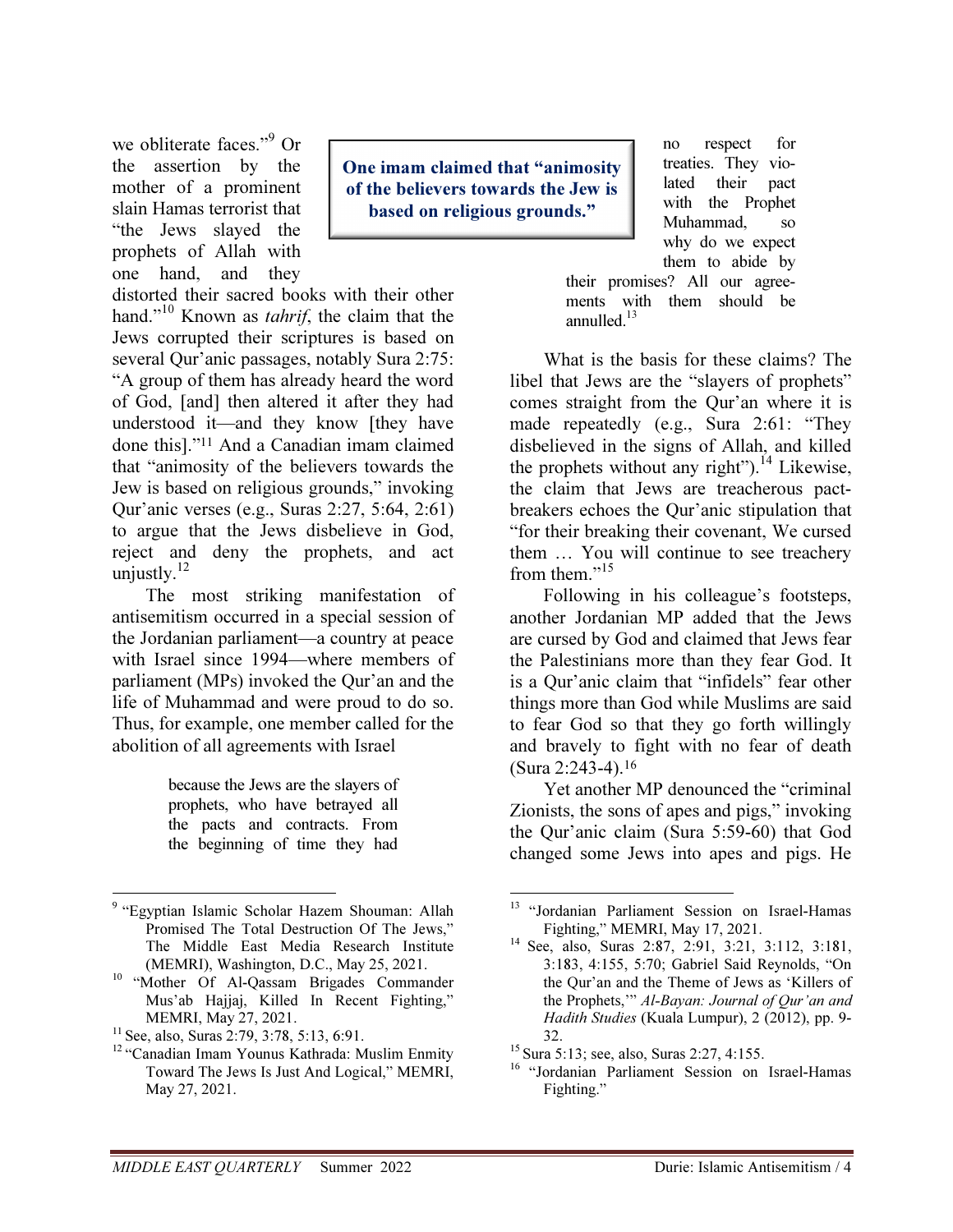also echoed the claim that the Jews are under God's curse since they "do not abide any agreement, contract, or pact … Our conflict is of a historical, religious nature."<sup>17</sup>

Another participant called Jews "lowlifes who violated their pact with the Prophet Muhammad."<sup>18</sup> This was an ominously genocidal allusion as the numerous mentions by Jordanian MPs of Jewish treachery related to the Battle of the Ditch and the ensuing extermination of the Medina Jewish tribe of Qurayza by the triumphant Muslims.

According to Islamic sources, the tribe had incited the Meccans to take up arms against Muhammad, only to deny them support when they besieged

Medina. When the Meccans withdrew in disarray, Muhammad, directed by an angel, ordered his forces to attack the Jewish tribe, beheading the men after they had surrendered unconditionally and enslaving the women and children.

Islamic tradition considers the Qurayza genocide totally justified with multiple Qur'anic verses labelling the Jews as cowardly and treacherous, laying the groundwork for their millenarian stigmatization as a cowardly and treacherous lot. In reality, Muhammad had urged his followers to "kill any Jew who comes into your power" and had been forcibly expelling the Jewish tribes from Medina well before the Battle of the Ditch with Muslims taking over their properties.<sup>19</sup> Therefore, the Qurayza genocide was the last act of



*According to Islamic tradition, the Qurayza Jews twice forwent the opportunity to fight for their lives. Muslim radicals often use the stigma of Jewish cowardice to incite violence against Israel.*

destroying the longstanding Jewish presence in Medina rather than its trigger.

#### Preventing Peace

Some Islamic antisemitic stereotypes seem custom-designed to prevent peace. The disparagement of Jews as treacherous pactbreakers is a clear disincentive to entering into treaties with Israel. This is further reinforced by Sura 8:58, which instructs Muslims to break preemptively a treaty if they fear treachery, thus providing a theological mandate to Muslim treachery so long as it is deemed preemptive. The Qur'an also claims that Jews are warmongering sources of "corruption" on earth (Sura 5:64), with the "warmongering" libel diffused over time well beyond its Islamic origin so that it is often levelled against Israel throughout the West.

Another Qur'anic assertion hostile to peace is the claim that Jews have an

 $\overline{a}$  $17$  Ibid.

 $18$  Ibid.

 $19$  Guillaume, The Life of Muhammad, p. 369.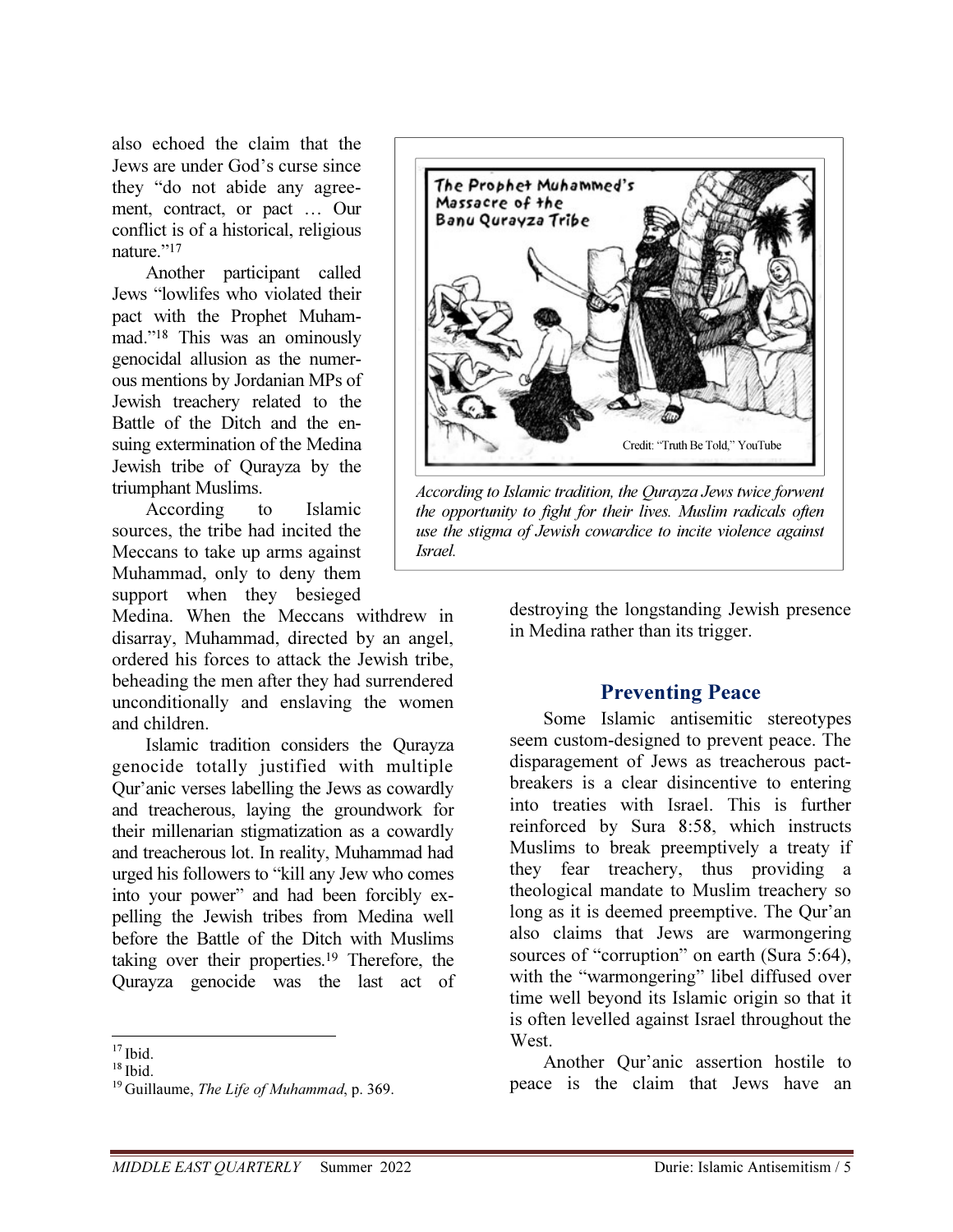inordinate lust for life. Sura 2:96 states that Jews are the "most desirous of people for life," hence are unwilling to kill and be killed in warfare. This is allegedly validated by the Islamic version of the

To look at the Jews through the frame of the Qur'an is to see them as contemptible, weak, cowardly-yetwarmongering, treacherous losers.

Battle of the Ditch, when, on the path to obliteration, the Qurayza Jews twice forwent the opportunity to fight for their lives. The stigma of Jewish cowardice has been reinforced many times by Muslim radicals to incite violence against Israel. Victory, it is claimed, lies just around the corner because the Jews will not fight. This depiction of the Jew who "loves life more than death" has given rise to delusional expectations that Israelis will not fight well with the attendant repeated Arab military defeats and prolonged suffering.

To look at the Jews through the frame of the Qur'an is to see them as contemptible, weak, cowardly-yet-warmongering, treacherous losers. This stereotype offers a very poor basis indeed for Muslims to engage in a lasting quest for peace with the Jewish state.

#### Whitewashing Islamic Antisemitism

The silence and denial surrounding this phenomenon is as striking as Islamic religious antisemitism itself. Despite the repeated exposure of its principles by Muslims and non-Muslims alike, the origins, structure and impact of Islamic antisemitism do not receive the attention they deserve.

As an example of silencing, Kenneth Timmerman wrote that as a daily reader of the U.S. government's Foreign Broadcast Information Service (FBIS) from the Middle East in the years 1985-94, he could not recall a single instance where antisemitic hate

speech was translated. $20$ 

Why the silence and denial? According to Timmerman, FBIS's omission of antisemitic texts was probably designed to avoid giving a negative impression of Wash-

ington's Middle East allies to Congress and the American public. But there are other, deeper, factors that contribute to the deafening silence regarding Islamic antisemitism:

- Too *intractable?* Exposing the religious basis of this hatred could make it seem too deeply rooted and intractable. Denying the religious foundation allows for greater optimism about interfaith coexistence. This is part of a broader problem with other aspects of Islamic teachings, such as the doctrine of jihad.
- Enduring myths. Evidence and discussion of Islamic antisemitism could undermine the Islamic "golden age" myth of a harmonious coexistence among Muslims, Christians, and Jews under Muslim rule. $^{21}$  It also runs against the narrative of unblemished Palestinian victimhood.
- Ignoring Islam's unsavory features. A longstanding Christian view of Islam, dating back almost to its beginning and held by such luminaries as John of Damascus and Nicolas of Cusa, has been to regard it as some kind of Christian

<sup>&</sup>lt;u>.</u>  $20$  Kenneth R. Timmerman, *Preachers of Hate: Islam* and the War on America (New York: Crown Forum, 2004), p. 63.

 $21$  For a rebuttal of this myth, see, Darío Fernández-Morera, The Myth of the Andalusian Paradise: Muslims, Christians, and Jews under Islamic Rule in Medieval Spain (Wilmington: ISI Books, 2016).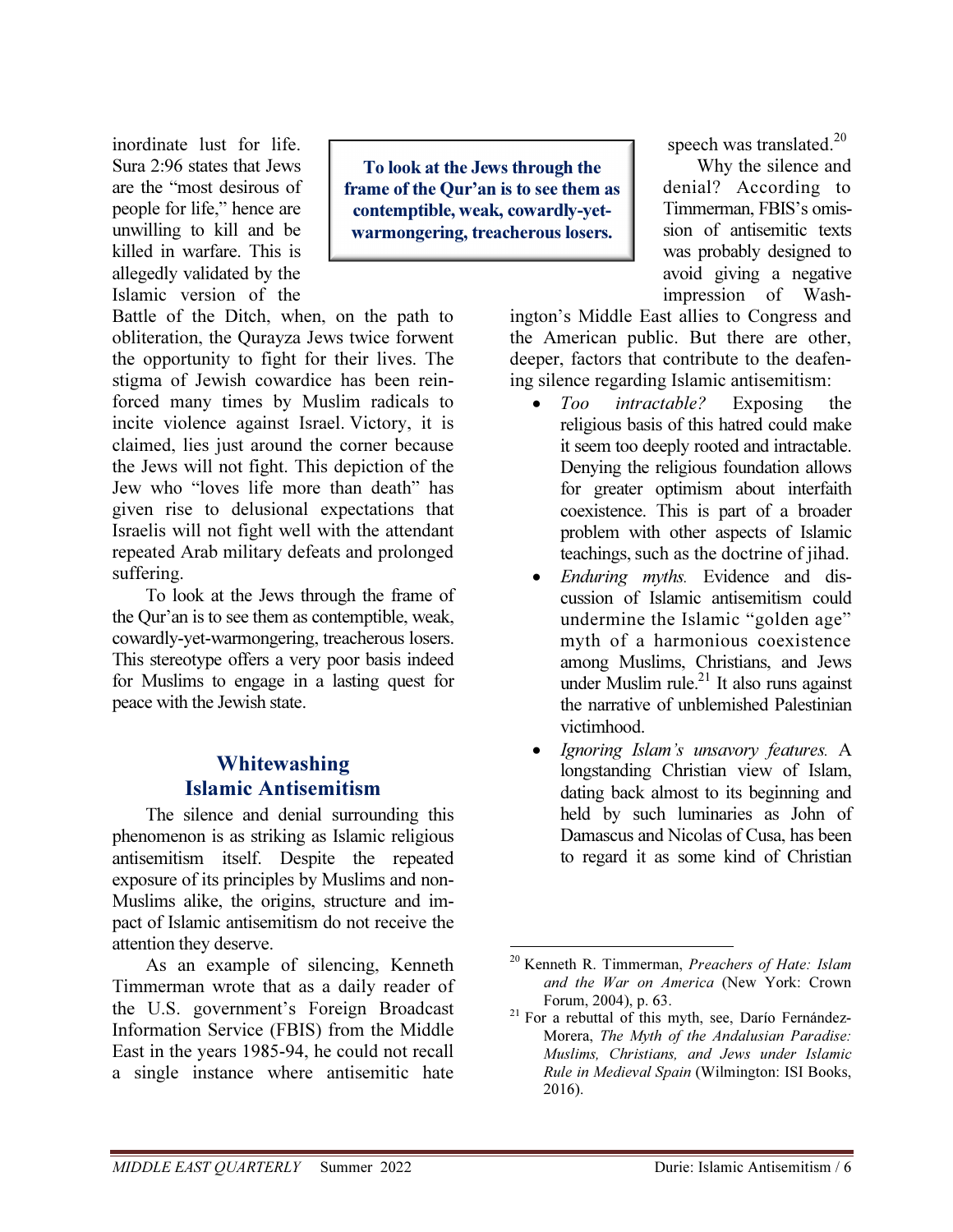heresy. This has motivated some Christians to adopt the mission of affirming what they see as good and true in Islam by discerning and retrieving Biblical faith from that faith's foundations. Influential exponents of this approach have included the Catholic cleric Louis Massignon and the Anglican clerics William Montgomery Watt and Bishop Kenneth Cragg.<sup>22</sup> One cost of adopting a personal mission to promote positive regard for Islam is that it disables objective analysis, establishing an environment that makes it much more difficult to expose and discuss less palatable aspects of the faith.

• Dhimmitude as a catalyst of antisemitism. Middle Eastern Christian pre-Islamic antisemitism was later reinforced by the conditions of the dhimmi (protection to religious minorities who submit to Muslim rule), which created a precarious environment that encouraged Christians to embrace and perpetuate antisemitic attitudes as a survival strategy. One of the *dhimma*'s requirements is that the conquered peoples should feel grateful to Islam and not criticize it but render faithful service to it. Thus, for example, Bat Ye'or points out that the first published Arabic translation of the Protocols of the Elders of Zion was done by Catholic Christians in Jerusalem in 1926, after a period of great insecurity for Christians in the Levant, including the World War I Armenian and Assyrian genocides.<sup>23</sup>

 $\overline{a}$ 



*The requirement that conquered peoples feel grateful to Islam reinforces Middle Eastern Christian antisemitism. Examples include Coptic popes denouncing Israel as when Pope Shenouda III (above) opposed normalization following the 1979 Israel-Egypt peace treaty.*

Other examples are the periodic statements by Coptic popes denouncing Israel. Pope Shenouda III opposed normalization of relations between Israel and Egypt after the signing of the 1979 peace treaty and banned pilgrimage by Coptic Christians to the Holy Land, saying, "I will never go to Jerusalem except hand-in-hand with my Muslim brothers after the end of the Israeli occupation."<sup>24</sup>

#### Conclusion

Since Muslim hopes to annihilate Israel are constantly nourished by the Qur'an's and Sunna's anti-Jewish libels, an enduring peace can only come when Muslims no longer cherish dreams of victory on the foundation of such libels. For this to happen, they must find a way to reject or at least compartmentalize the antisemitism of these religious texts—an undeniably difficult task since

<sup>&</sup>lt;sup>22</sup> On Cragg, see Christopher Lamb, The Call to Retrieval (London: Grey Seal Books, 1997).

 $23$  Bat Ye'or, Islam and Dhimmitude: Where Civilizations Collide (Madison: Fairleigh Dickinson University Press, 2002), p. 169.

 $\overline{a}$  $^{24}$  Al-Arabiya (Dubai), Apr. 17, 2018.